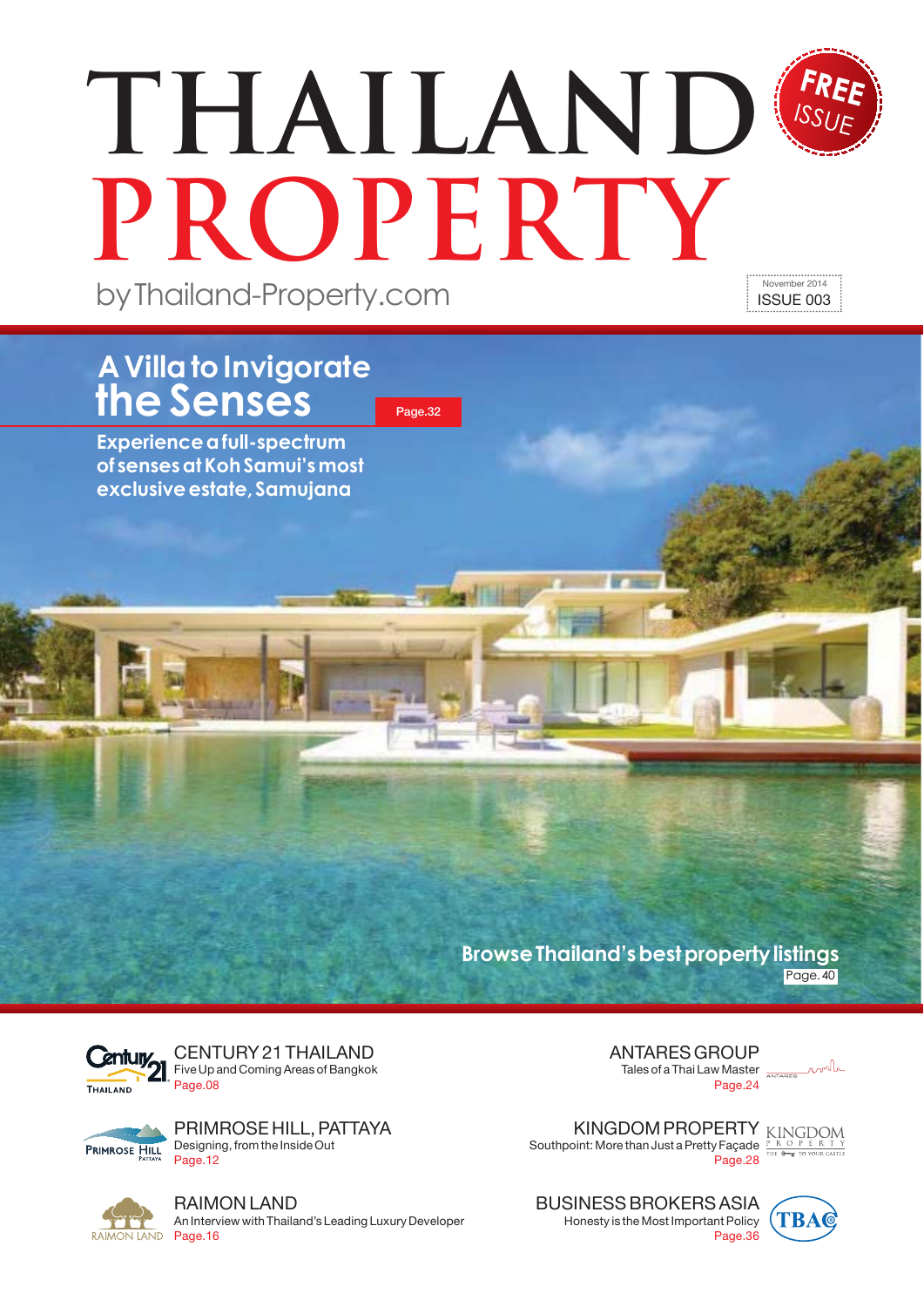





### **A Villa to Invigorate the Senses**

AtSamujana, KohSamuj's Most Exclusive Development

 $\boldsymbol{Y}$ ears ago, a man ventured to the exotic and colourful lands of Morocco. During his travels he experienced breathtaking sights, unfamiliar sounds and interesting flavours. He felt different textures with his hands and beneath his feet, all the while breathing in new scents and fresh air. He learned words of a foreign language, one of which he found to be particularly beautiful. The word was "jana," meaning "coral."

At the time of his travels, he was in the process of having a new home built on the Thai island of Koh Samui. The home would be the first in a new development of private elegant seaside houses built into a lush hill-side. While they were poised to be the most spectacular properties on the island, the development had not vet been named. It wasn't until the man returned from his travels and visited the construction site with fresh eyes that inspiration struck him. As he stood enjoying the stunning vista before him, the sea breeze and salt air, sounds of waves and wildlife, his five senses once again began to enliven. And just as coral, or jana grows, his current project grew into the inspired Samujana development.

From abstract to physical, the concept of Samujana has grown to be what is now officially recognized as Koh Samui's most exclusive luxury development as well as one of the finest in South East Asia. Today, Samujana's twenty-seven private pool villas, each thoughtfully designed and built around the unique topography of the land have become a place for elite travelers and homeowners to effortlessly tune into all of their five senses.

*Sight –* The standout feature of the entire estate, Samujana's elevated vantage point allows for views over the bay that are as stunning at midday as they are at sunrise and sunset. The expansive view of the island and the sea is nature's art, but the architecture of the estate itself is nearly equally as striking. As each flat roof of the estate is covered with one of the island's natural elements, such as grass, rock or even shallow pools of water, even the highest villa can offer unadulterated views of the landscape below. From within each white-washed villa, the contemporary design incorporates a melody of clean lines, almost appearing to be an extension of the horizon.

*Sound –* While peaceful sounds from the private beach below do naturally float up along the hill-side, each villa also contains a state-of-the-art surround-sound system, allowing guests to hear their favorite music in the highest quality. Even a quiet dip in the infinity pool offers the relaxing but powerful sound of water spilling over the edge and onto on the smooth rocks surrounding it.

 $\emph{Touch}$  - Materials for construction and furniture were chosen not only for their beauty and durability, but also for their textures. On the expansive terraces bare feet can sense the subtlety of the white sandstone tiles, or enjoy the saunafinish teak wood surrounding the pool area before dipping toes into the temperate, glass tiled waters. Hand-selected furnishings were chosen to maximize comfort in each room. from the padded dining chairs to the plush lounges within each private cinema.

**Taste** – A welcoming staff offering fresh lemon water when you arrive immediately ignites a refreshing sense of taste. Similarly, waking up to a resident chef cooking breakfast or brewing fresh coffee, and later preparing five star meals from both Thai and Western cuisines can satisfy the pallet. Between meals, a dip in the saltwater pool is like savoring just a pinch of sea below.

**Smell** – Perhaps the least obvious of the five, the sense of smell was not forgotten when creating Samujana. Fresh flowers embedded into the landscape around each villa greet guests with natural fragrance. Taking inspiration from aroma-therapy spas, indoor spaces are complete with the subtle scent of lemongrass from vaporizing essential oils.

And the Sixth Sense-Above and beyond the concept of stimulating all five senses, Samujana has a way of provoking mindfulness. As its first owner learned words in Moroccan, the resident staff can similarly educate on the local language. Otherwise, it may simply be the fresh air or the divine-like elevation, the ability to watch the tides change or a storm roll in that gives Samujana the ability to inspire

Designed by Gary Fell, one of Asia's most celebrated architects, the award-wining Samujana estate is a luxury villa development of 27 oceanfront mansions. Buil directly into a lush hillside of Koh Samui, all villas feature private infinity edge pools overlooking the Koh Matlang Bay. Located just minutes from the airport and offerin three to eight bedrooms, each of the uniquely designed villas come with varying amenities, from game rooms to private cinemas and even nightclubs. Samujana is divided into two phases: Phase One which is already complete. now offers villas for sale and for immediate holida<sup>,</sup> rental. The newest presale villas of Phase Two are slated

**Visit www.samujana.com or email own@samujana.com**